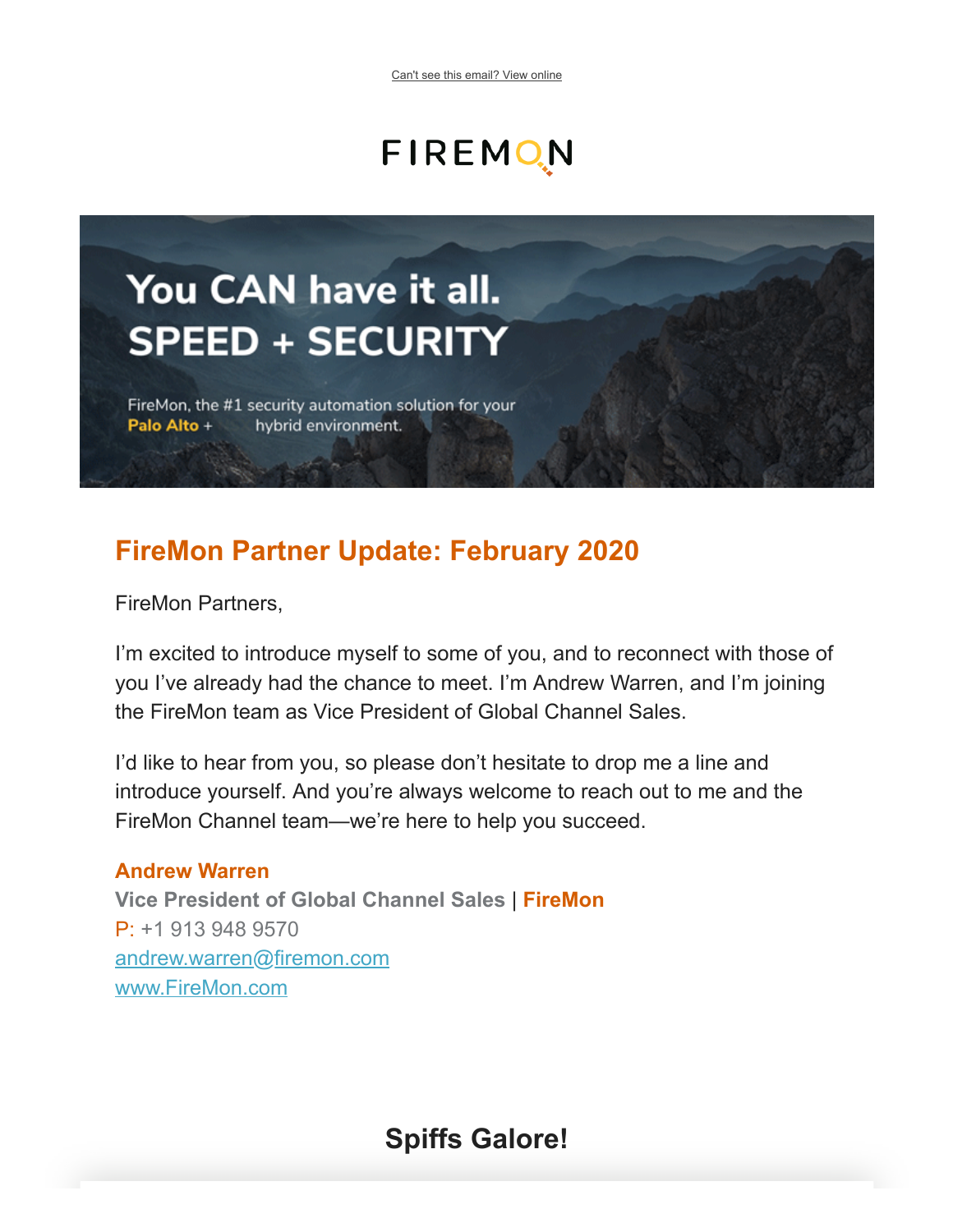

We're in month two of our first-half spiff, and we're pleased with our early progress. This particular spiff is all about deal registration: the more you register, the more money in your pocket. As a reminder, you get:

- **\$5,000** for any Qualified Deal Registration that closes by October 1, 2020
- **\$750** for any Qualified Deal Registration submitted in February 2020
- **\$500** for any Qualified Deal Registration submitted in March 2020

Get the complete set of Terms and Conditions and full Spiff details below.

[U.S. & Canada - Details](http://content.firemon.com/e/11772/ntent-uploads-Q1-Spiff-NAM-pdf/6g9h9f/1026745296?h=Qs4R7qtH2pIiJk8OmN-rdp2Q7LQJQyHY45WDBL3E_Q4)

[EMEA - Details](http://content.firemon.com/e/11772/tent-uploads-Q1-Spiff-EMEA-pdf/6g9h9h/1026745296?h=Qs4R7qtH2pIiJk8OmN-rdp2Q7LQJQyHY45WDBL3E_Q4)

[REGISTER MY OPPORTUNITY](http://content.firemon.com/e/11772/egistration-register-deal-aspx/6g9h9k/1026745296?h=Qs4R7qtH2pIiJk8OmN-rdp2Q7LQJQyHY45WDBL3E_Q4)

# **We're Having a Party**

**FireMon's 9th Annual VIP Reception at RSAC** Eat. Drink & Be Secure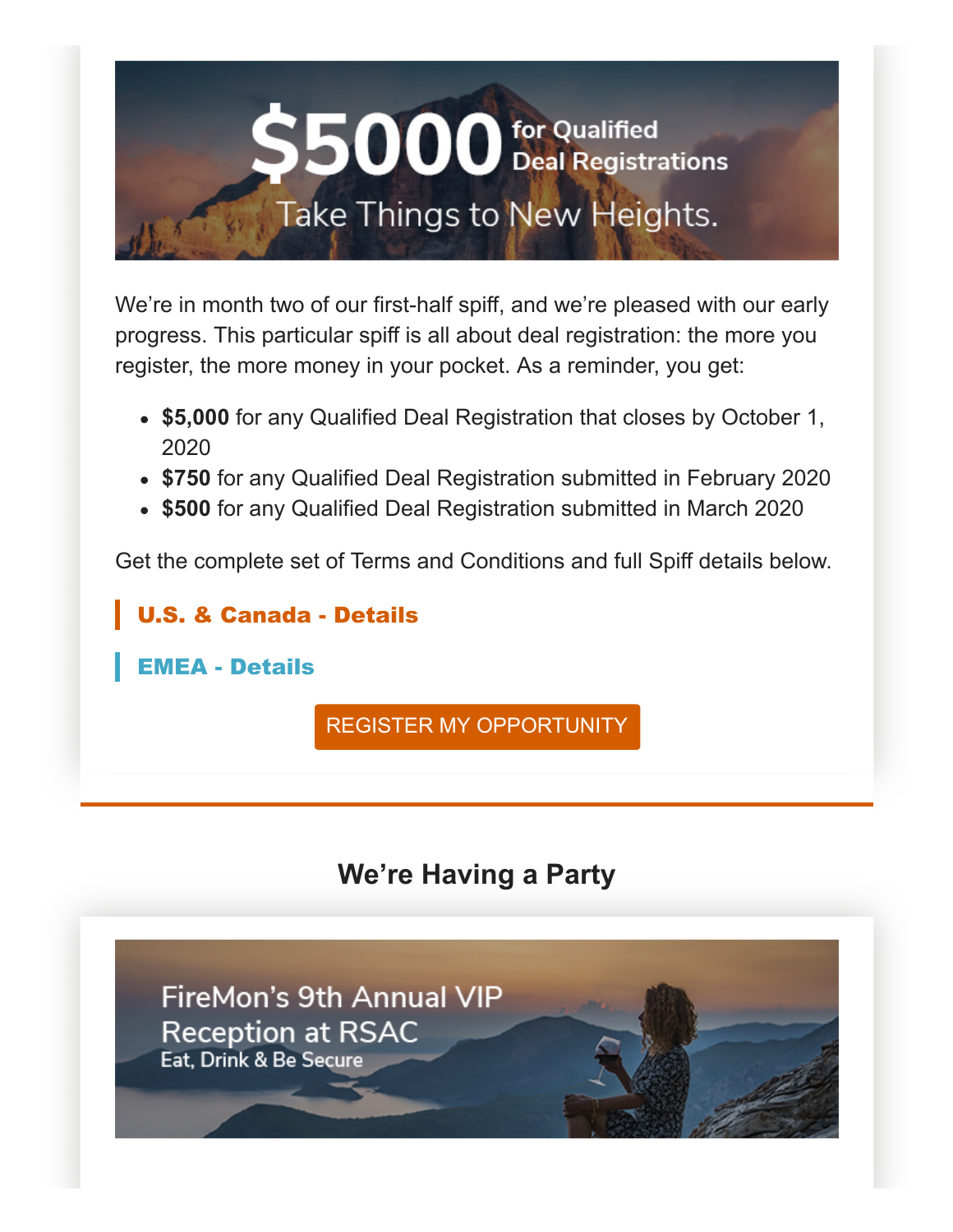RSAC wouldn't be complete without FireMon's annual party at Press Club. There will be scintillating conversation, tasty food and—wait for it drinks! Seriously, though, space will be limited, so be sure to register: you don't want to be left out in the cold.

- **Where:** Press Club, 20 Yerba Buena Lane, San Francisco, CA 94103
- **When:** Monday, February 24 | 6pm 9pm
- **What:** Drink and light appetizers
- **Who:** FireMon customers, partners, team members, VIPs

[I WANT TO PARTY](http://content.firemon.com/e/11772/rsac2020-pressclub-/6g9h9m/1026745296?h=Qs4R7qtH2pIiJk8OmN-rdp2Q7LQJQyHY45WDBL3E_Q4)

# **RSAC is Days Away**



FireMon is prepped and ready, and we hope to see you at the RSA Conference 2020 in San Francisco. You'll find us in **Booth N-6453**. On the business agenda, we have one-on-one meetings with partners, customers and prospects (schedule yours **[HERE.](http://content.firemon.com/e/11772/rsac2020/6g9h9p/1026745296?h=Qs4R7qtH2pIiJk8OmN-rdp2Q7LQJQyHY45WDBL3E_Q4)**) We also have a speaking session on Thursday, Feb 28, in the North Hall Briefing Center at 11:10 AM.

On the fun agenda, we have activities ranging from a Virtual Reality experience on the South Concourse to a drawing for an Oculus Quest! on Thursday. We'll be making a \$2 donation to **[Noah's Bandage Project](http://content.firemon.com/e/11772/2020-02-20/6g9h9r/1026745296?h=Qs4R7qtH2pIiJk8OmN-rdp2Q7LQJQyHY45WDBL3E_Q4)** for every booth visitor. Look forward to seeing you there.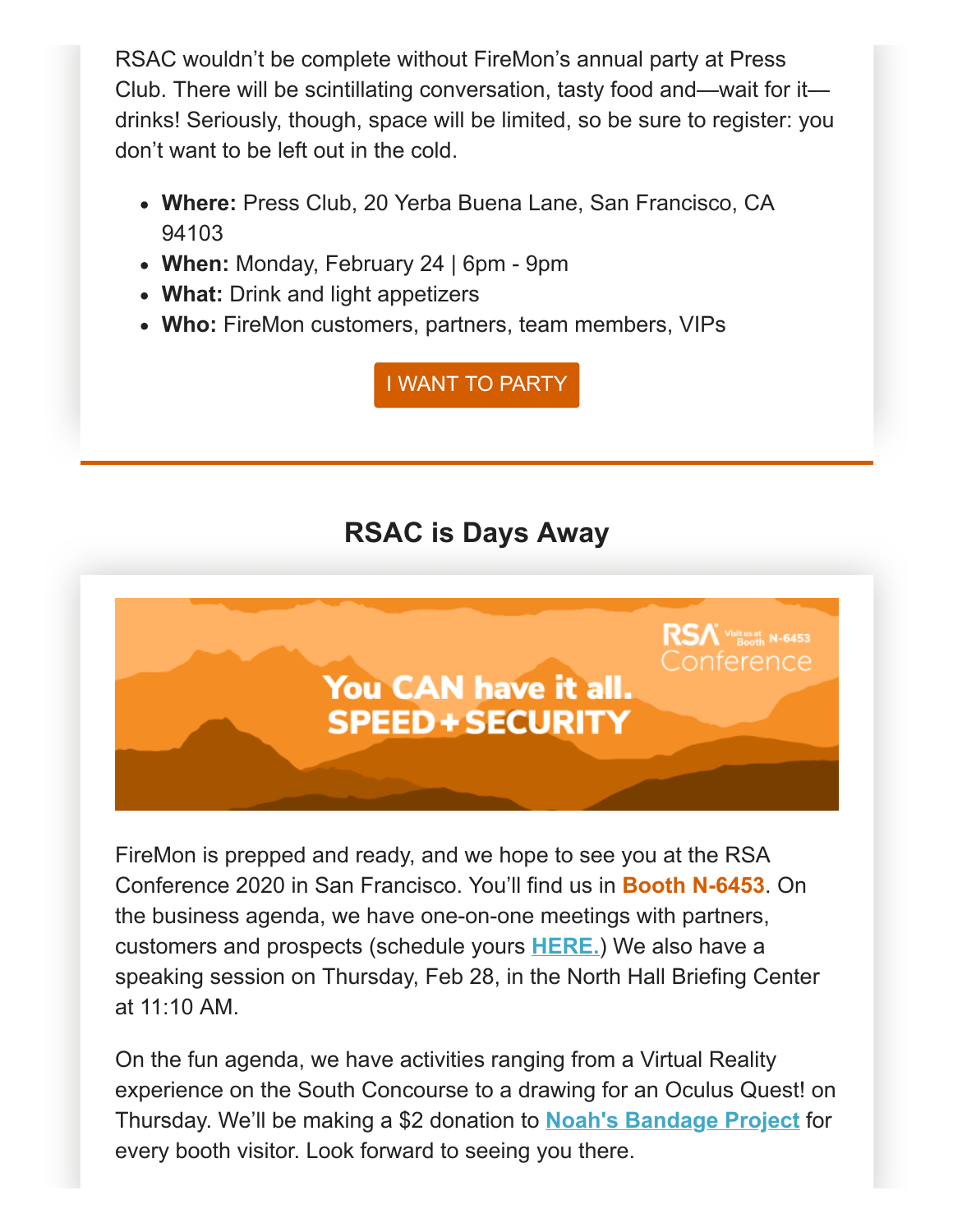#### [MEET WITH US](http://content.firemon.com/e/11772/rsac2020/6g9h9p/1026745296?h=Qs4R7qtH2pIiJk8OmN-rdp2Q7LQJQyHY45WDBL3E_Q4)

## **New Solution Focus Areas**

FireMon's vision is simple: Help our customers securely enable their businesses. To make that happen, we've recently aligned our portfolio around three key focus areas:

- **Adaptive Automation** that enables you to monitor and respond in real-time to changes in your environment and business requirements
- **Attack Surface Reduction** through real-time insights and actions around the risks and vulnerabilities across your networks
- **Proactive Compliance** and risk management no matter what you discover and change in your hybrid cloud environment

You'll see these new solution focus areas carrying through in everything we do, so stay tuned for more!

[DOWNLOAD BATTLECARD](http://content.firemon.com/e/11772/d-h212B4L6-B9Tj0KrAj3xQPx9k8A1/6g9h9t/1026745296?h=Qs4R7qtH2pIiJk8OmN-rdp2Q7LQJQyHY45WDBL3E_Q4)

## **Let's Quickly Recap the Rebate**

As part of our continuing mission to make each and every one of you rich, we have the FireMon Partner Rebate Program still going strong. You can earn **8% cash back** on all net-new deal registration opportunities that were submitted after December 12, 2019 AND close before June 31, 2020. Find full details and Ts and Cs **[here.](http://content.firemon.com/e/11772/-Rebate-Program-2020-Final-pdf/6g9h9w/1026745296?h=Qs4R7qtH2pIiJk8OmN-rdp2Q7LQJQyHY45WDBL3E_Q4)** So what are you waiting for? Go forth and register!